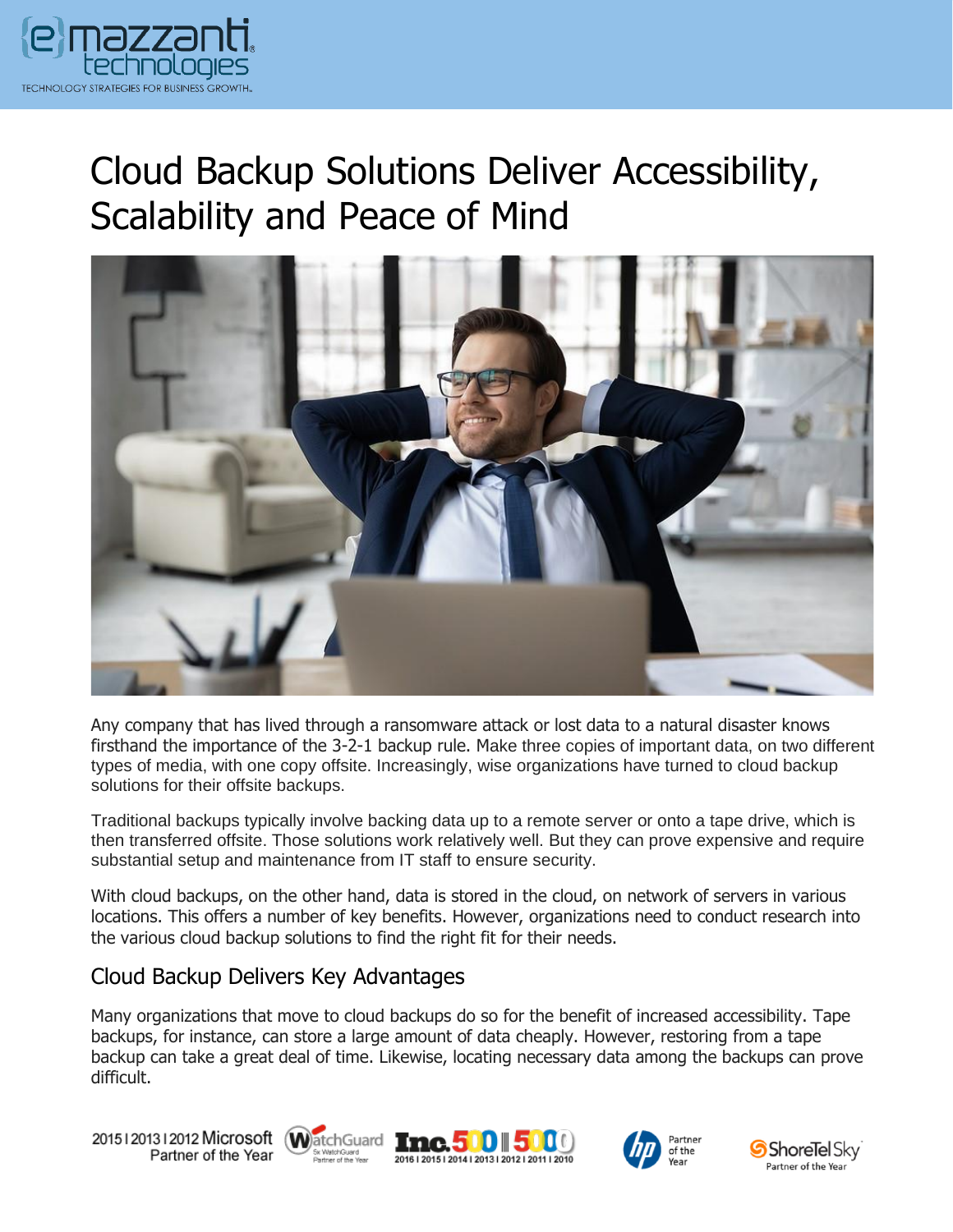On the other hand, cloud backups are designed to ease the process of finding and restoring data. Users access backed up data from any device with an internet connection. Additionally, administrators can often monitor and manage all aspects of backup and data storage from anywhere using web-based tools.

Another key advantage involves scalability. The IT department no longer needs to budget for expensive servers and guess at future data needs. Instead, as the organization grows, adding data storage requires little more than a click or two or a quick call to the cloud provider. Providers also typically offer flexible pricing options, tailored to the organization's needs.

In addition to accessibility and scalability, cloud backup solutions offer flexibility not usually available with older backup options. For instance, many cloud backup providers offer features such as data syncing and instant restore.



## Things to Look for in a Cloud Backup Service

Because options can differ significantly from provider to provider, organizations looking for a backup [solution](https://messagingarchitects.com/data-backup-best-practices/) need to do their homework. First, know what data you need to back up and where it lives. Additionally, determine an appropriate backup schedule, based on industry regulations, applicable legislation (such as HIPAA) and business needs.

With this information in hand, look closely at the services each cloud provider offers. For example, consider the following:

- Comprehensive security and compliance options You should have the ability to deploy [multi](https://www.emazzanti.net/passwords-and-multi-factor-authentication/)[factor authentication](https://www.emazzanti.net/passwords-and-multi-factor-authentication/) (MFA) for accounts with access to backed up data. Additionally, look for solutions that deliver end-to-end, 256-bit or greater encryption. And ensure that the cloud provider can comply with applicable regulations.
- Data restoration Does the Service Level Agreement (SLA) include guaranteed recovery? And can you recover data to the desired degree of granularity? For instance, users should have the ability to restore single files without restoring an entire file server.

20151201312012 Microsoft WatchGuard Tnc. 500 500 Partner of the Year